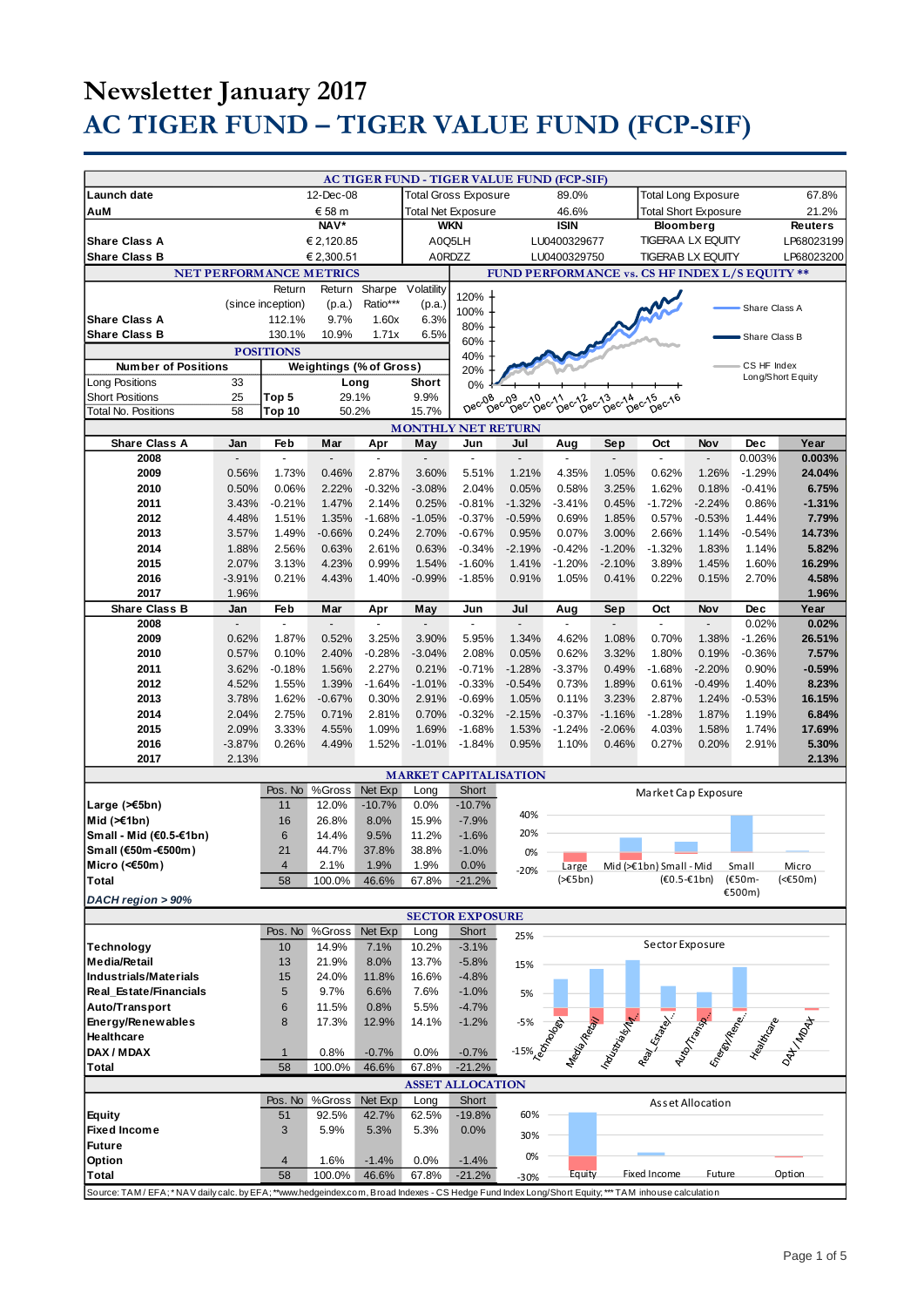## **Tiger Value Fund – January 2017**

### **O Returns: +1.96% (class A)/+2.13% (class B)**

In January, the Tiger Value Fund ("TVF") had a positive net return of +1.96% for share class A and +2.13% for share class B and +112.1%/+130.1% since inception (share class  $A/B$ ).

### **O Commentary: Good start – stock picking key success factor**

The Tiger Value Fund had a good start with 1.96% and 2.13% performance outperforming once again most its peers as some of our investments which we have made over the last quarter rebounded from very attractive valuation levels. We reduced our net adjusted exposure from 44.7% to 41.3% (excl. 5.3% fixed income linked investments) mainly by reducing and selling selective long positions.

In January, our most significant attributors were our top picks MLP (+69bp), Bauer (+64bp), Freenet (+21bp) and ElringKlinger (+20bp) as well as FACC (+23bp) and Singulus (+102bp). Singulus was our best attributor after the recent capital increase which gave us a very attractive re-entry opportunity. The stock was up more than 75% in January after the Management Team was on a roadshow in Frankfurt. We booked some profits but see more upside for the coming months as the stock is still trading on a significant discount to its solar peers.

MLP (MLP GY), a German financial services business, is one of our core positions and top pick for 2017. We see significant upside at MLP and regard the analyst consensus estimates as too low. Various analysts haven´t updated their estimates and recommendations for a while and still have to factor in the already communicated Eur 15m restructuring benefits and significant economies of scale at MLPs nonlife insurance business DOMCURA. We believe that MLP is a very attractive investment case with a high score at our in-house 10-Point Scoring System.

On the negative side the most significant detractor was Francotyp-Postalia (-48bp) which was one of our best performers in 2016. Although we have a lower portfolio weight on our Francotyp position compared to last year we still see significant upside over the next three years. Despite continued market share gains in its franking machine business with > 80% recurring revenues Francotyp is just trading on 2.3x management's EBITDA mid-term guidance.

In January, our single short book (incl. single Put options) and index hedges detracted our performance by -45bp and -11bp respectively. We have a strong pipeline of long and short investment ideas which brings us into a sound position for 2017.

### **O Outlook: Consensus earnings optimism despite policy uncertainty**

Financial markets have continued to be driven by glass half full expectations despite earnings estimates for 2016 generally coming in below expectations versus a year ago. Current 2016 estimate for earnings growth for STOXX Europe 600 now stands at a -2.4% earnings growth compared with +6% at the beginning of 2016. For 2017, the consensus earnings growth estimate for STOXX Europe 600 is currently +16.4% which is quite high by historical standards. Even without the strong expected growth in Energy (due to the oil price recovery), the expected growth rate is around +12%. European PMI surveys have been quite strong recently with the Eurozone Manufacturing PMI at a 69-month high (at 55.1) and the employment component saw the highest level since February 2008. A significant part of this economic strength is due to the extremely loose monetary policy from the ECB which has resulted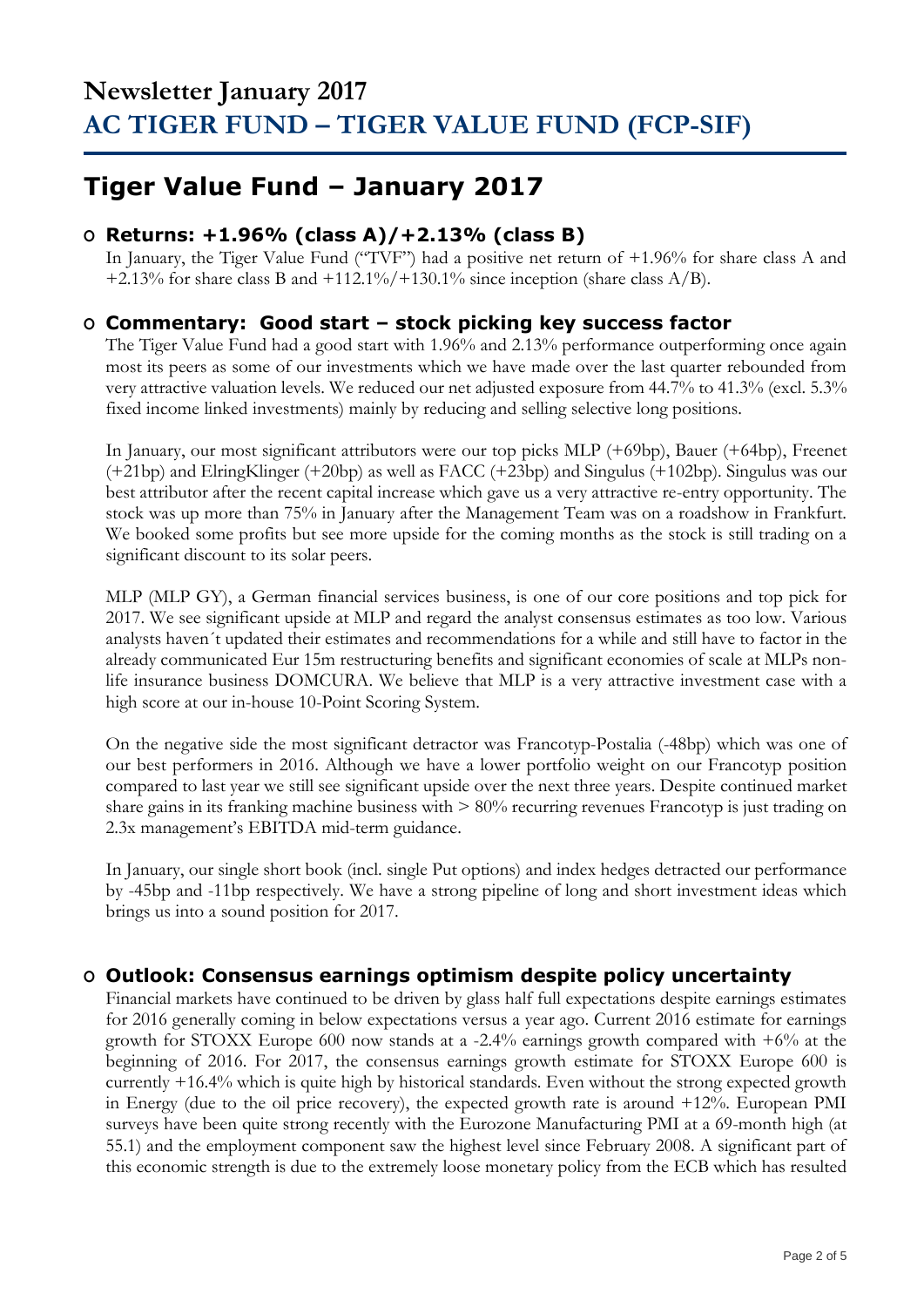## **Newsletter January 2017 AC TIGER FUND – TIGER VALUE FUND (FCP-SIF)**

in a very depressed Euro exchange rate as well as record low interest rates. While we don't necessarily see the Euro or interest rates going much higher in the near term, we don't see much further downside and thus the positive economic effect from these two stimulants should gradually diminish in 2017. In addition, the current economic strength seems to be already reflected in the consensus earnings estimates (+16.4% expected) as well as in share prices of the STOXX Europe 600 currently trading at a P/E ratio 19.4x for 2017.

Unsurprisingly, with the surrounding uncertainty of Brexit and the new Trump administration as well as significant general elections coming in Europe in 2017 (Netherlands, France, Germany), the Economic Policy Uncertainty Index (policyuncertainty.com) is at its highest ever. At the same time realized as well as implied volatility in equity markets are close to record lows (VIX at 11.0% and VSTOXX at 15.7%). In other words, there is currently a stark divergence between the observed economic and political uncertainty and the implied uncertainty discounted by the equity market. We therefore expect volatility to pick up again and to stay at higher levels which should be in favor of our investment strategy.

At the start of nearly every year we have expected the upcoming year to be a year where stock picking will truly make a comeback and macro and beta factors would become less relevant. So far this has only been partly true. In the last 3 years the Tiger Value Fund has outperformed both the DAX and STOXX Europe 600 in aggregate by around 10%-points but the broad market indices have remained quite resilient despite many economic and political headwinds and have posted positive returns every year in the last 5 years.

While it's hard to make predictions where equity markets will be exactly at 31 December 2017, we believe that incremental stock market returns will be harder to achieve in 2017 which should result in very modest overall investment returns. In order to achieve attractive returns it will be even more important with stock selection and exposure management. In the last 8 years we have demonstrated that we can generate positive (or near positive in 2011) in every market environment and we are very confident that we will post very attractive risk adjusted returns also in 2017.

### *The Tiger Value Fund Desk, 4th February 2017*

 **Matthias Rutsch Marc Schädler Peter Irblad**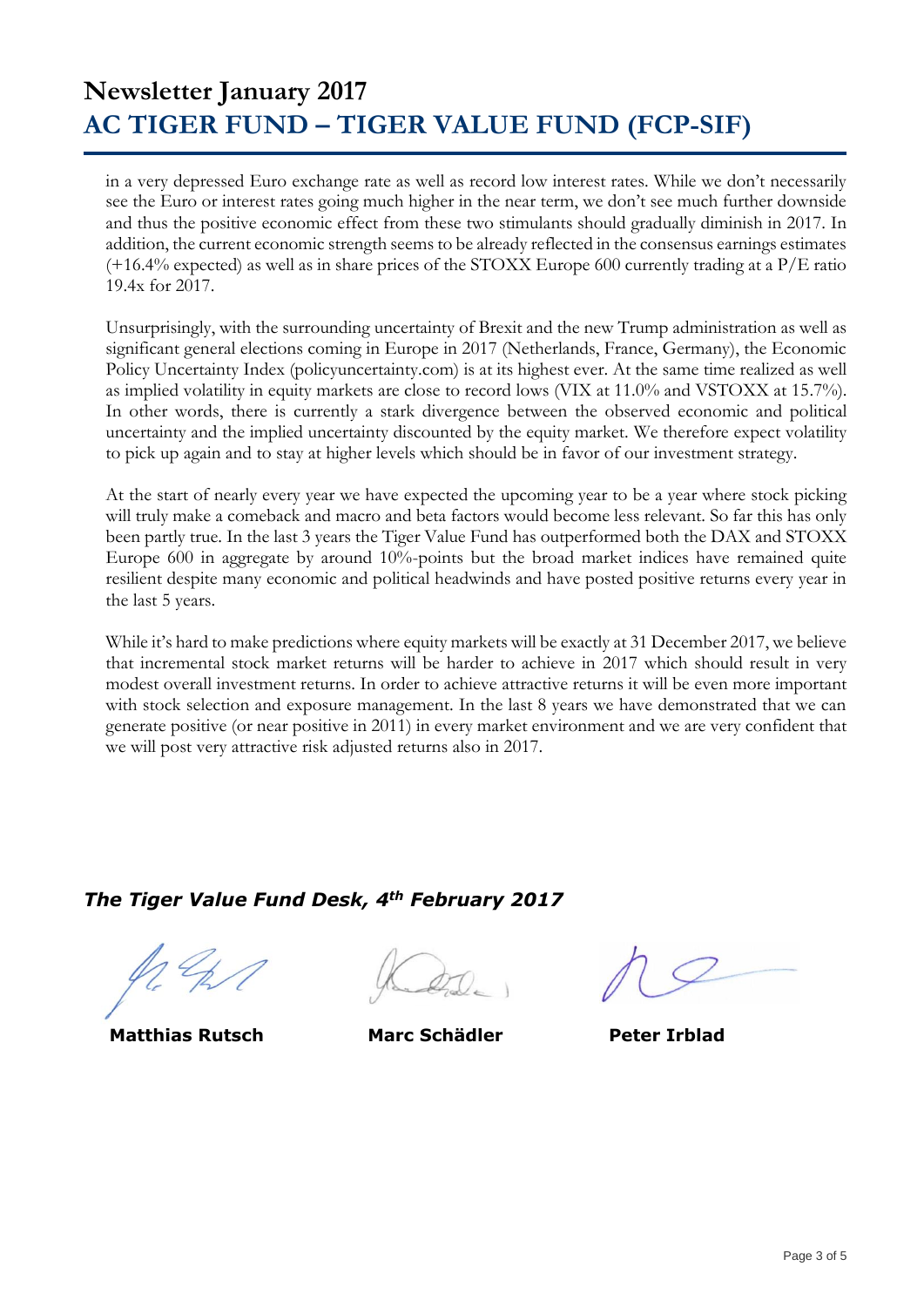#### **Objectives**

The objective is to identify undervalued companies with external catalysts and/or initiate pro-active measures to create shareholder value. The fund aims for a 5 year return of 10-15% p.a. with strong focus on capital preservation.

#### **Investment Strategy**

The Investment Advisor is a specialized fundamental European long/short equity investment manager. The investment philosophy is based on seeking out undervalued value creating companies where we see upcoming catalysts and/or value creation measures that could improve the intrinsic value of the company and drive shareholder returns. At the same time we seek to profit from identifying overvalued value destroying companies where the intrinsic value is continuously being eroded. For each position we perform a detailed analysis including a 360 degree research process and 10 point scoring system (further details are available in our DDQ of investor presentation). The managers foresee a direct dialog with the company as well as with other shareholders to support management to initiate value creating measures. Their partner network i.e. other shareholders, consultants, sector experts, media etc. will help to impact positive change.

The fund intends to engage in 30 long investments with a target net long exposure of around 20-50%. The geographic focus is likely to be Germany, Switzerland and Austria.

| <b>Fund Information</b>   |                             | <b>Fee Structure and Risk Management</b> |                        |
|---------------------------|-----------------------------|------------------------------------------|------------------------|
| Currency                  | <b>EUR</b>                  | Admin/Custodian Fee                      | Up to 0.49%            |
| Legal Entity              | <b>FCP-SIF</b>              | Advisory (Mgmt) Fee                      |                        |
| <b>Fund Domicile</b>      | Luxembourg                  | Share Class A                            | $2.0\%$                |
| <b>Fund Structure</b>     | Open-ended multi-class      | Share Class B                            | 1.5%                   |
| Style mandate             | Long/Short and Active Value | Performance Fee                          |                        |
| <b>Investment Minimum</b> |                             | Share Class A                            | <b>20%</b>             |
| Share Class A             | € 125,000                   | Share Class B                            | 15%                    |
| Share Class B             | € 5,000,000                 | Hurdle Rate                              | None                   |
| Sub. Frequency            | Monthly                     | High Water Mark                          | Yes.                   |
| Red. Frequency            | Monthly                     | Eligible Investors                       | See Issue Document     |
| <b>Redemption Notice</b>  |                             | Leverage                                 | Maximum 200% of NAV    |
| Share Class A             | $monthly*$                  | Fund Benchmark                           | CS HF Index L/S Equity |
| Share Class B             | 6 months                    |                                          |                        |

\*) The redemption notice has to be send to the Administrator five business days prior to month end (cut-off 5pm). Therefore the redemption term is monthly with a notice period of 5 days. Please see the offering document for further information.

Investors: Sales documents may not be forwarded to investors other than those who meet the 'experienced investor' requirements under the Law of 2007.

#### **Fund Advisor Details and Service Providers**

| <b>Management Company</b>     | Alceda Fund Management SA       |
|-------------------------------|---------------------------------|
| <b>Investment Advisor</b>     | Tiger Asset Management GmbH     |
| <b>Swiss Representative</b>   | <b>ACOLIN Fund Services AG</b>  |
| <b>Prime Broker/Custodian</b> | SEB AB / SEB SA                 |
| <b>Administrator</b>          | European Fund Administration SA |
| <b>Auditor</b>                | PriceWaterhouseCoopers          |